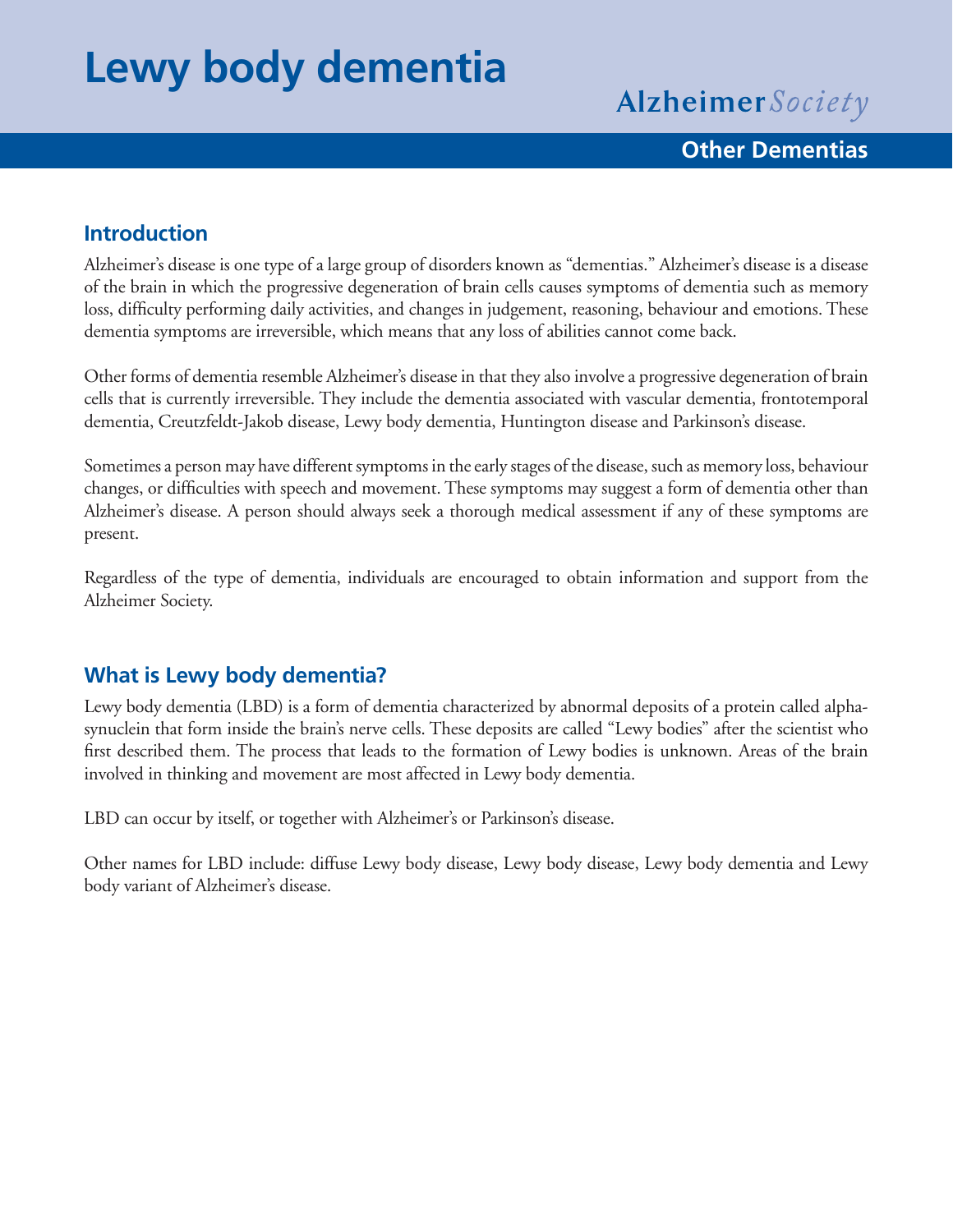## **How does Lewy body dementia affect the person?**

A person with LBD may experience:

- • Progressive loss of memory, language, reasoning and other higher mental functions such as calculation is common.
- Difficulty with short-term memory, finding the right word and sustaining a train of thought.
- Depression and anxiety.
- • Visual spatial disorientation.
- Marked fluctuations in alertness.

Lewy body dementia may have a rapid progression. Memory difficulties may not be an early symptom, but can develop as LBD progresses. Visual hallucinations (seeing things which are not real) are common and can be worse during times of increased confusion. The visual hallucinations are often recurrent and typically consist of people, children or animals. People with LBD may also have psychotic and fixed false beliefs or make errors in perception, for example, seeing faces in a carpet pattern.

Some features of LBD can resemble Parkinson's disease. These include rigidity (stiffness of muscles), tremors (shaking), stooped posture and slow, shuffling movements. Sensitivity to medication, especially some sedatives, may exaggerate these symptoms. At present, it is believed that at least a number of people diagnosed with Parkinson's disease could well have LBD in addition to Parkinson's disease.

#### **How is Lewy body dementia assessed?**

No single test can diagnose LBD. Doctors diagnose the disease through a process of eliminating other diseases and conditions that can cause similar symptoms. Assessment may include a neurological exam that emphasizes gait, posture and the degree of rigidity. Medical history, brain imaging (such as with an MRI), physical and neuropsychological testing can also be helpful in making a diagnosis of LBD.

#### **What are the risk factors for Lewy body dementia?**

At present, there is no known cause of LBD and risk factors have not been identified. However, Lewy bodies contain a protein associated with Parkinson's disease and are often found in the brain of people with Parkinson's or Alzheimer's disease, suggesting that the three conditions may be linked in some way. If a family member has LBD, there may be an increased risk of developing the disease. LBD is more common in men than in women.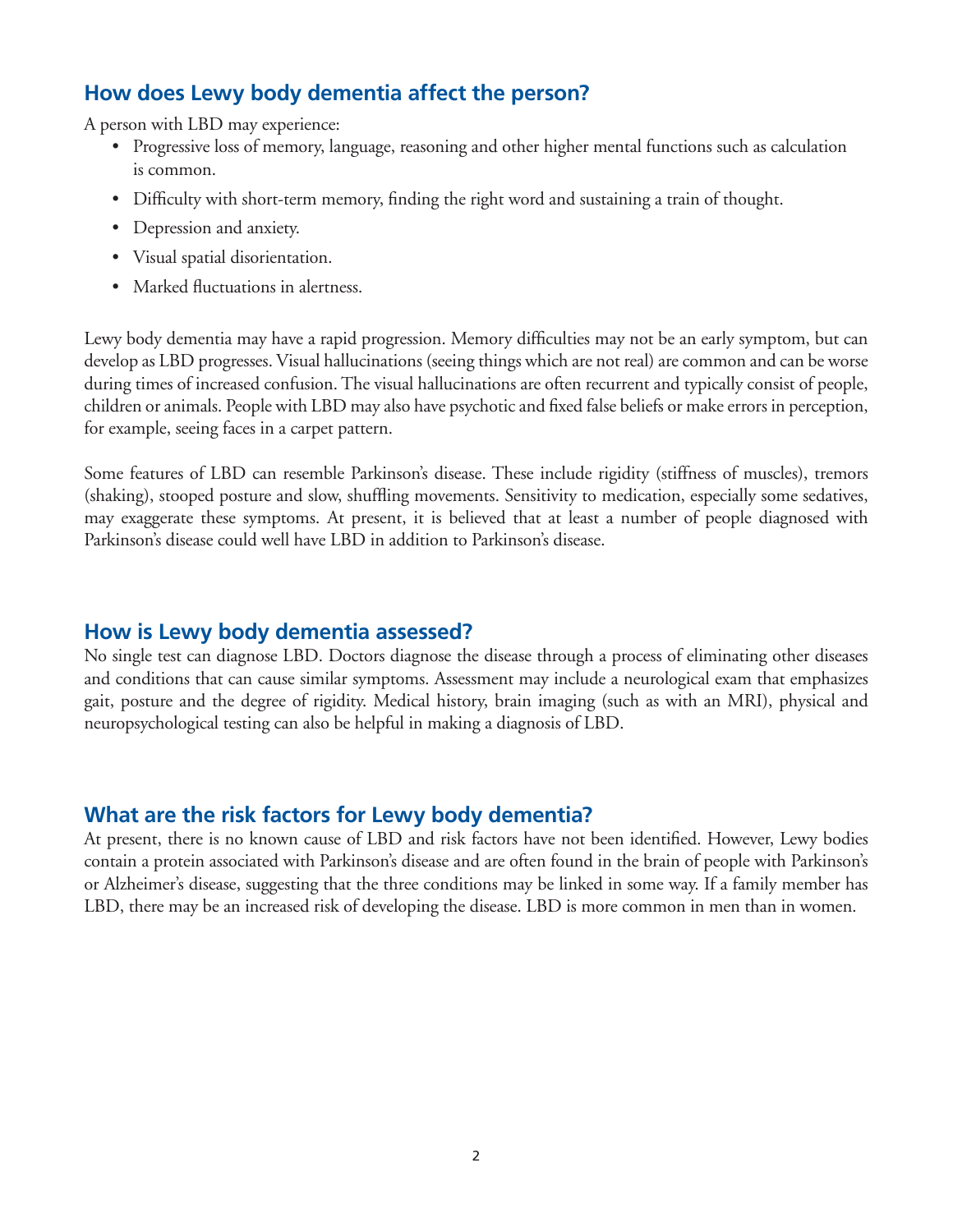#### **Is there treatment?**

At present, there is no cure for LBD. It is sometimes possible to use medications to treat symptoms such as those associated with Parkinson's disease, depression and unpleasant hallucinations. Cholinesterase inhibitors are medications used in treating Alzheimer's disease. They can improve alertness and cognition in some people and may reduce hallucinations and other distressing symptoms. However, due to the multiple features of LBD and Parkinson's disease symptoms, treatment of one symptom may be achieved by worsening another. One strategy to avoid or prevent this is to treat symptoms in order of their severity.

Behavioural therapeutic strategies are also helping people living with the disease. Therapeutic techniques like physical activity and music are being used as viable and useful treatments. Research shows that the quality of life of people with dementia and of their caregivers is significantly improved by activities that emphasize their strengths and abilities. By understanding the person's personality, life experiences, support systems and ways of coping, a person-centred approach to care can be created that preserves and improves quality of life.

#### **For more information:**

Visit the Alzheimer Society's website at www.alzheimer.ca or contact your local Alzheimer Society. You can find your local Alzheimer Society by visiting www.alzheimer.ca/helpnearyou

#### **More information can be obtained from the following:**

- Lewy Body Dementia Association, Inc.: www.lbda.org.
- Mayo Clinic: www.mayoclinic.org/diseases-conditions/lewy-body-dementia/home/ovc-20200344